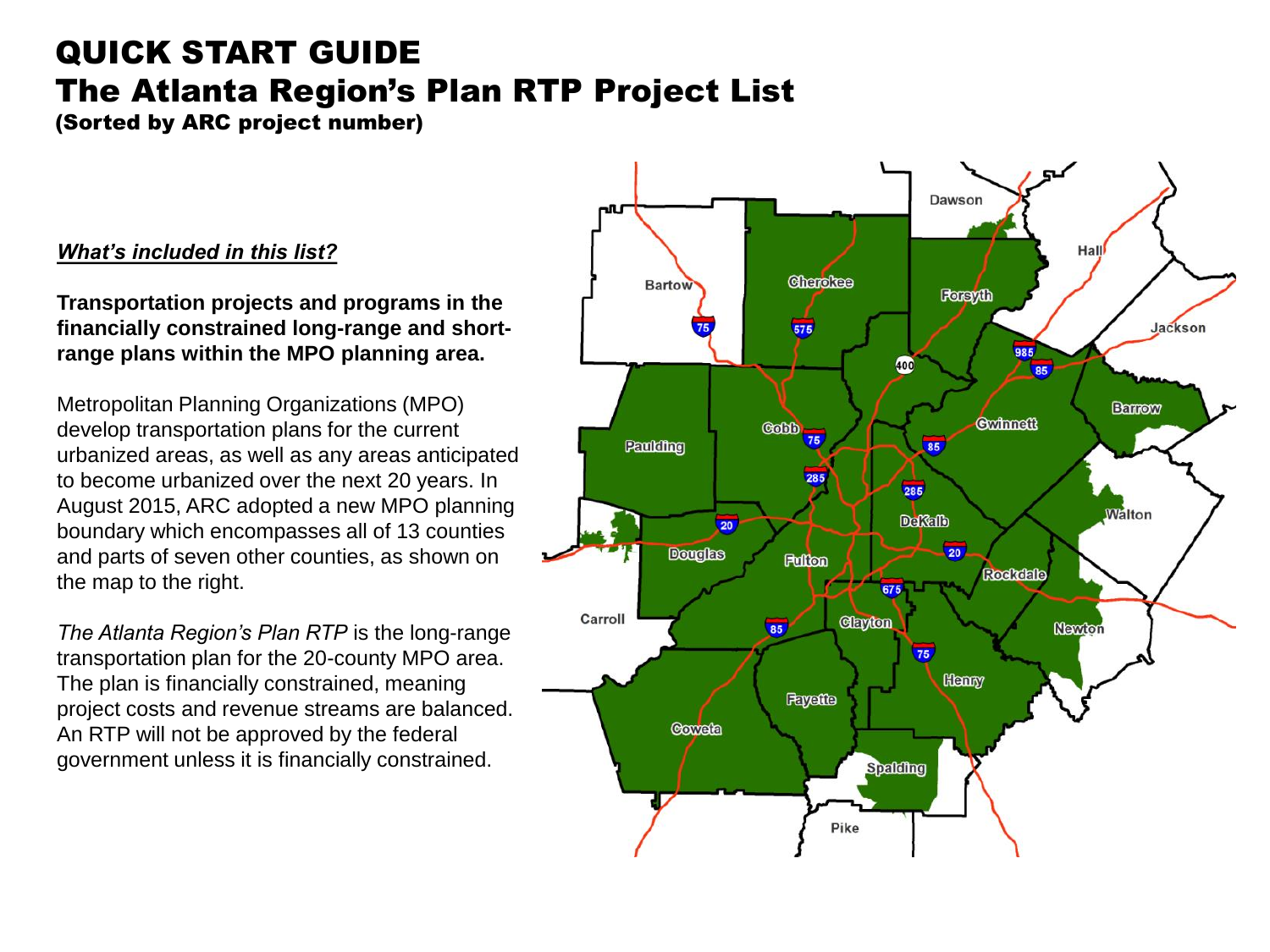## *SAMPLE PROJECT – Explanation of "description" fields*

| <b>FT-086</b><br>$\overline{2}$<br>0013552 |               | <b>SR 369 PASSING LANES</b><br>$\overline{\mathbf{3}}$<br>FROM CHEROKEE COUNTY LINE TO HIGHTOWER CIRCLE (WESTERN |                                            | Jurisdiction Forsyth County<br>Sponsor GDOT          |              | O<br><b>Existing</b><br>2                                 | Length (mi.)<br>Planned<br>3.3<br>2 | <b>Network Year</b><br><b>TBD</b> |
|--------------------------------------------|---------------|------------------------------------------------------------------------------------------------------------------|--------------------------------------------|------------------------------------------------------|--------------|-----------------------------------------------------------|-------------------------------------|-----------------------------------|
| <b>Long Range<sup>8</sup></b>              |               | INTERSECTION)                                                                                                    | 4                                          | <b>Service Type</b><br>Roadway / Operations & Safety |              | <b>Analysis</b><br>$\overline{\mathbf{5}}$<br>(40 CFR 93) | Exempt from Air Quality Analysis    | LCI<br>Flex                       |
|                                            | <b>Status</b> | Year                                                                                                             | <b>Fund Type</b>                           | Federal                                              | <b>State</b> | Local                                                     | <b>Bonds</b>                        | Total                             |
| <b>PE</b>                                  | <b>AUTH</b>   | 2016                                                                                                             | <b>SAFETEA-LU Earmark</b>                  | \$113,170                                            | \$28,293     | \$0,000                                                   | \$0,000                             | \$141,463                         |
| PE                                         | <b>AUTH</b>   | 2016                                                                                                             | <b>Federal Earmark Funding</b>             | \$126,830                                            | \$31,707     | \$0,000                                                   | \$0,000                             | \$158,537                         |
| PE                                         | <b>AUTH</b>   | 2016                                                                                                             | STP - Urban (>200K) (ARC)                  | \$800,000                                            | \$0,000      | \$200,000                                                 | \$0,000                             | \$1,000,000                       |
| <b>ROW</b>                                 |               | LR 2031-2040                                                                                                     | General Federal Aid 2024-2040              | \$2,703,200                                          | \$675,800    | \$0,000                                                   | \$0,000                             | \$3,379,000                       |
| <b>CST</b>                                 |               |                                                                                                                  | LR 2031-2040 General Federal Aid 2024-2040 | \$4,215,490                                          | \$1,053,872  | \$0,000                                                   | \$0,000                             | \$5,269,362                       |
|                                            |               |                                                                                                                  |                                            | \$7,958,690                                          | \$1,789,672  | \$200,000                                                 | \$0,000                             | \$9,948,362                       |

**ARC project number.** The first two letters represent the county in which the project is located, with a few exceptions. Projects within the City of Atlanta are identified separately with an "AT" prefix. MARTA projects have an "M" prefix, but projects sponsored by other transit operators (such as Cobblinc) are included within the appropriate county's listing (Cobb County "CO" projects in the case of CobbLinc). Projects of a regional nature or which cross multiple counties use an "AR" designation. The numbers after the prefix have no particular significance. Some projects have a suffix which indicate that this is one phase of a multi-phased project.

**GDOT project identification (PI) number.** This is usually a seven-digit number used as a unique project identifier by GDOT. Long range projects typically do not have a PI number assigned yet. **2**

**Project short title description.** Projects which cannot be mapped (such as region-wide programs) will not have limits shown in Box 4. **3 4**

**Service type.** General description of the type of project. **5**

**1**

- **Jurisdiction.** Physical location of the project. Generally, this information is provided at the county level, but "City of Atlanta", "Multi-County" and "Regional" are also acceptable values. **6**
- **Sponsor.** Agency responsible for implementing the project and providing any matching funds. To directly contract for federal funds, the sponsor must be a qualified local, regional or state government. **7**
- **Status.** "Programmed" indicates that one or more phase is scheduled to be undertaken during the years covered by the TIP (2020-2025). "Long Range" indicates that all phases are not scheduled until 2026 or later. These are the only two statuses which comprise the adopted and conforming TIP and RTP project list. **8**

#### *A more complete description of the scope for each project is provided on individual fact sheets.*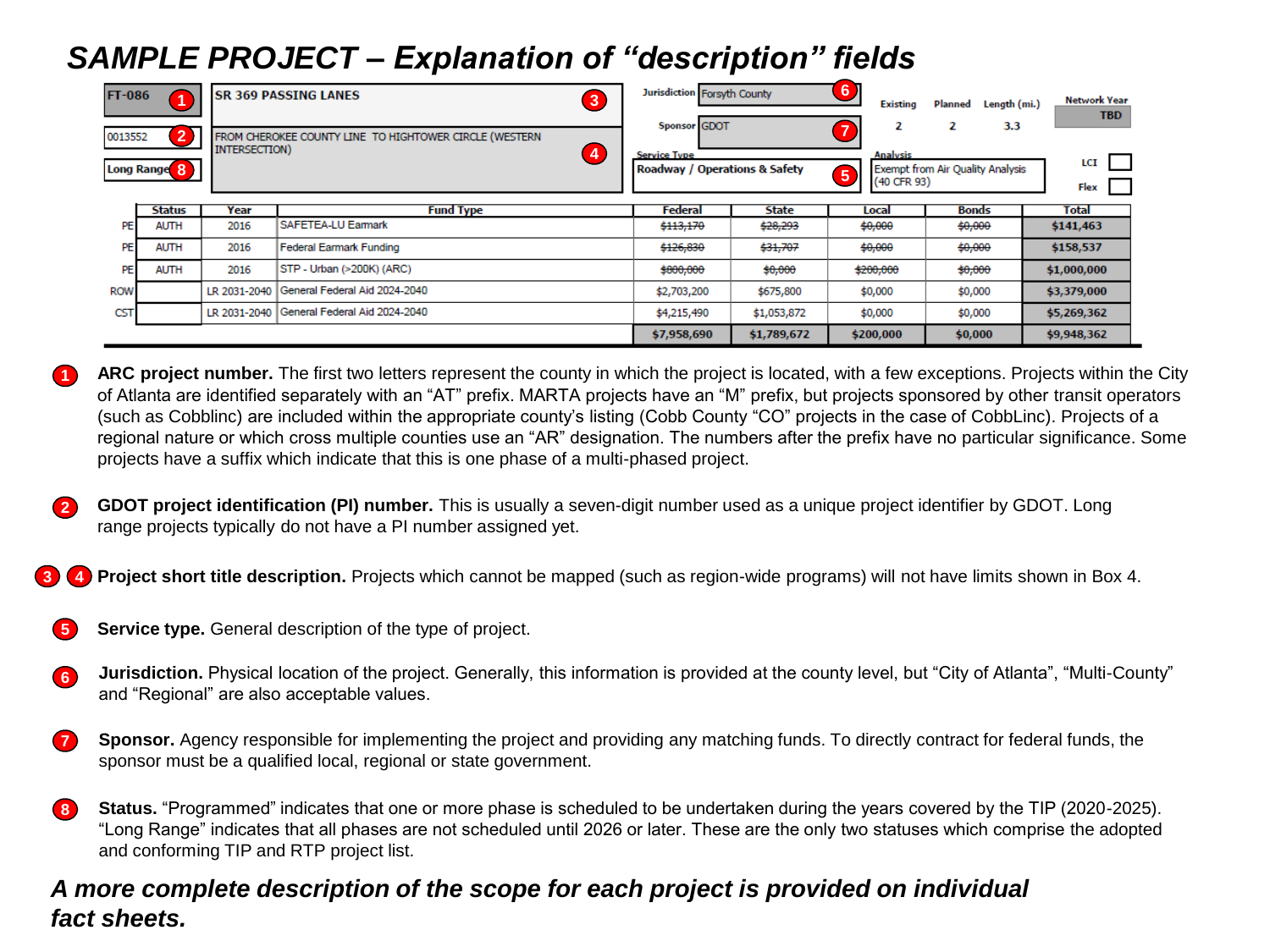## *SAMPLE PROJECT – Explanation of "conformity" fields*

**9**

| <b>FT-086</b>                |               | <b>SR 369 PASSING LANES</b>                                             |                                              | Jurisdiction Forsyth County                                          |              | 10<br><b>Existing</b>               | 12<br>11<br>Length (mi.)<br><b>Planned</b>   | <b>Network Year</b>             |
|------------------------------|---------------|-------------------------------------------------------------------------|----------------------------------------------|----------------------------------------------------------------------|--------------|-------------------------------------|----------------------------------------------|---------------------------------|
| 0013552<br><b>Long Range</b> |               | FROM CHEROKEE COUNTY LINE TO HIGHTOWER CIRCLE (WESTERN<br>INTERSECTION) |                                              | Sponsor GDOT<br><b>Service Type</b><br>Roadway / Operations & Safety |              | 2<br><b>Analysis</b><br>(40 CFR 93) | 3.3<br>2<br>Exempt from Air Quality Analysis | <b>TBD</b><br>13<br>LCI<br>Flex |
|                              | <b>Status</b> | Year                                                                    | <b>Fund Type</b>                             | Federal                                                              | <b>State</b> | Local                               | <b>Bonds</b>                                 | Total                           |
| <b>PE</b>                    | <b>AUTH</b>   | 2016                                                                    | <b>SAFETEA-LU Earmark</b>                    | \$113,170                                                            | \$28,293     | \$0,000                             | \$0,000                                      | \$141,463                       |
| <b>PE</b>                    | <b>AUTH</b>   | 2016                                                                    | Federal Earmark Funding                      | \$126,830                                                            | \$31,707     | \$0,000                             | \$0,000                                      | \$158,537                       |
| <b>PE</b>                    | <b>AUTH</b>   | 2016                                                                    | STP - Urban (>200K) (ARC)                    | \$800,000                                                            | \$0,000      | \$200,000                           | \$0,000                                      | \$1,000,000                     |
| <b>ROW</b>                   |               | LR 2031-2040                                                            | General Federal Aid 2024-2040                | \$2,703,200                                                          | \$675,800    | \$0,000                             | \$0,000                                      | \$3,379,000                     |
| CST                          |               |                                                                         | LR 2031-2040   General Federal Aid 2024-2040 | \$4,215,490                                                          | \$1,053,872  | \$0,000                             | \$0,000                                      | \$5,269,362                     |
|                              |               |                                                                         |                                              | \$7,958,690                                                          | \$1,789,672  | \$200,000                           | \$0,000                                      | \$9,948,362                     |

**Conformity analysis.** Indicates whether the project was included in the regional travel demand model and air quality conformity analysis. Most types of smaller-scale projects, such as safety improvements, bicycle lanes, sidewalks and regional programs, are not modeled and are classified as "exempt".

**Existing lanes**. For roadway capacity projects, the number of existing travel lanes. This information is also typically included for operational improvements. For other types of projects, this field usually shows "N/A". **10**

**Planned lanes.** For roadway capacity projects, the number of planned travel lanes following construction. This information is also typically included for operational improvements and will be the same as existing lanes. For other types of projects, this field usually shows "N/A". **11**

**Length.** The length of the construction limits of the project. For many types of projects, such as short bridges, intersection upgrades and regional programs, this field will show "N/A". **12**

**Network year**. Indicates the "group" of projects into which this particular project was included for modeling purposes. The network years defined for the Atlanta Region's Plan RTP are 2020, 2030, 2040 and 2050. For projects which were not modeled, this information is not relevant. **13**

### *Additional information on the air quality conformity determination process can be found in The Atlanta Region's Plan Conformity Determination Report document.*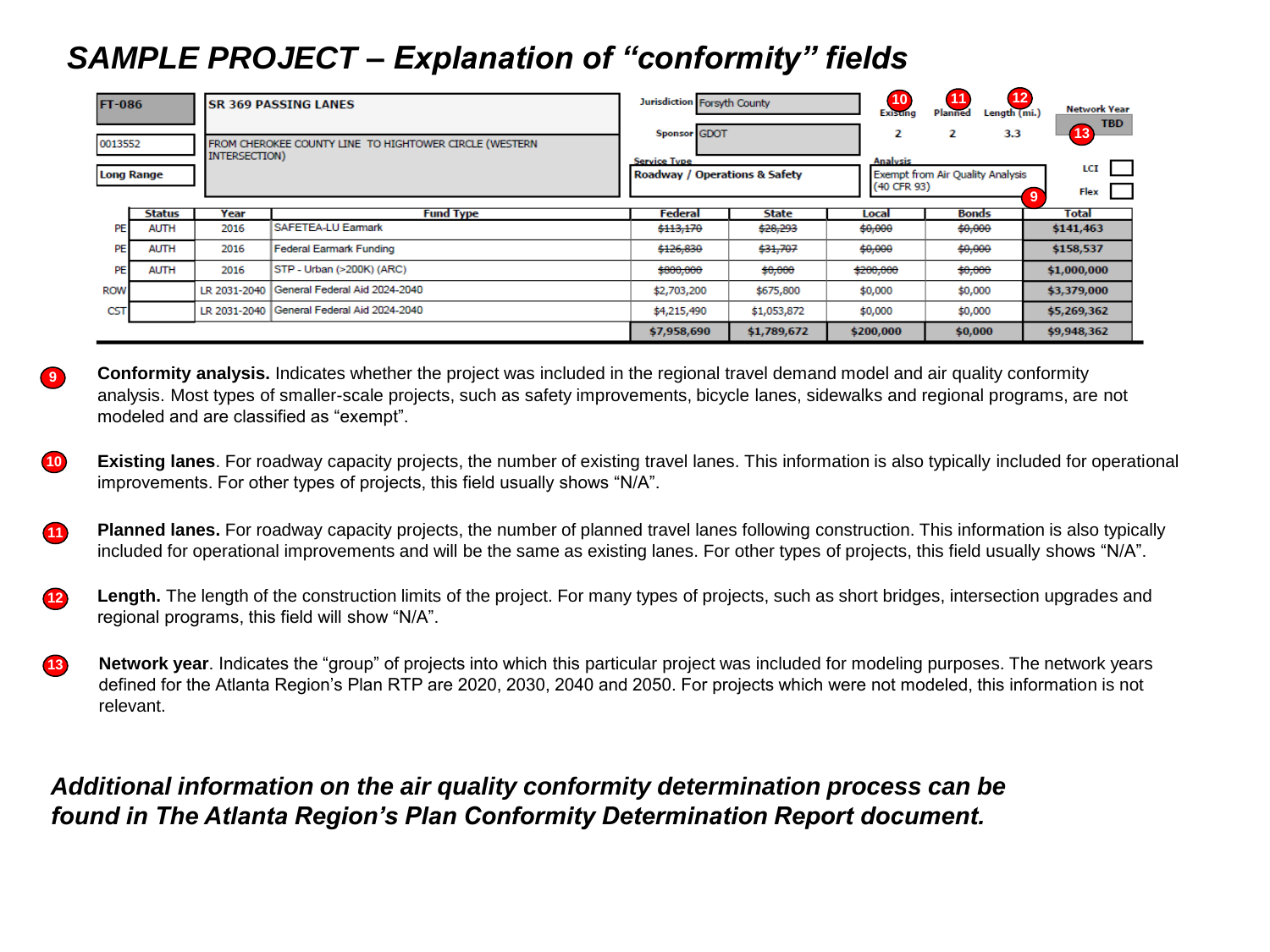## *SAMPLE PROJECT – Explanation of "funding" fields*

| <b>FT-086</b><br>0013552<br><b>Long Range</b> |               | <b>SR 369 PASSING LANES</b><br>FROM CHEROKEE COUNTY LINE TO HIGHTOWER CIRCLE (WESTERN<br>INTERSECTION) |                                            | Jurisdiction Forsyth County<br>Sponsor GDOT<br><b>Service Type</b><br>Roadway / Operations & Safety |             | <b>Existing</b><br>2<br><b>Analysis</b><br>(40 CFR 93) | Length (mi.)<br>Planned<br>3.3<br>2<br>Exempt from Air Quality Analysis | <b>Network Year</b><br><b>TBD</b><br>LCI |
|-----------------------------------------------|---------------|--------------------------------------------------------------------------------------------------------|--------------------------------------------|-----------------------------------------------------------------------------------------------------|-------------|--------------------------------------------------------|-------------------------------------------------------------------------|------------------------------------------|
|                                               | <b>Status</b> | Year                                                                                                   | <b>Fund Type</b>                           | Federal                                                                                             | State       | Local                                                  | <b>Bonds</b>                                                            | Flex<br>Total                            |
| PE                                            | <b>AUTH</b>   | 15                                                                                                     | <b>SAFETEA-LU Earmark</b>                  | \$113,170                                                                                           | \$28,293    | \$0,00                                                 | \$0,000                                                                 | \$141,463                                |
| 14 <sup>PE</sup><br>PE                        | <b>AUTH</b>   | 2016                                                                                                   | <b>Federal Earmark Funding</b>             | \$126,830                                                                                           | \$31,707    | \$0,000                                                | \$0,000                                                                 | \$158,537                                |
|                                               | <b>AUTH</b>   | 2016                                                                                                   | STP - Urban (>200K) (ARC)                  | \$800,000                                                                                           | \$0,000     | \$200,000                                              | \$0,000                                                                 | \$1,000,000                              |
| <b>ROW</b>                                    |               |                                                                                                        | LR 2031-2040 General Federal Aid 2024-2040 | \$2,703,200                                                                                         | \$675,800   | \$0,000                                                | \$0,000                                                                 | \$3,379,000                              |
| <b>CST</b>                                    |               |                                                                                                        | LR 2031-2040 General Federal Aid 2024-2040 | \$4,215,490                                                                                         | \$1,053,872 | \$0,000                                                | \$0,000                                                                 | \$5,269,362                              |
|                                               |               |                                                                                                        |                                            | \$7,958,690                                                                                         | \$1,789,672 | \$200,000                                              | \$0,000                                                                 | \$9,948,362                              |

**Project phase.** SCP is scoping. PE is preliminary engineering, design and/or study. PE-OV is GDOT oversight services for engineering. ROW is right-of-way acquisition. UTL is utility relocation. CST is construction and/or implementation. ALL is the total estimated cost, inclusive of all phases. There may be multiple years of a single phase. **14**

- **Funding year**. If funding is programmed in the TIP, a specific fiscal year is shown. f funding is in the long-range period of the plan, it will show either "LR 2026-2030", "LR 2031-2040" or "LR 2041-2050". The state of Georgia's fiscal year begins on July 1 (meaning that July 1, 2020 is the first day of FY 2021). **15**
- **Fund type.** The funding source for the phase. A project which is financed 100% by a local or state sponsor is identified as "LOCAL", "GDOT", "State Bonds" or other as appropriate. If federal funds are used for any portion, the specific funding program is shown. Refer to the TIP for more information on the various funding sources available for transportation projects. **16**
- **Funding obligations.** Includes federal, state and local obligations. The three left columns represent "pay as you go" funding, while the "Bonds" column represents debt which will be accrued beginning in a particular year and repaid through some combination of funds from the other three sources. **17**